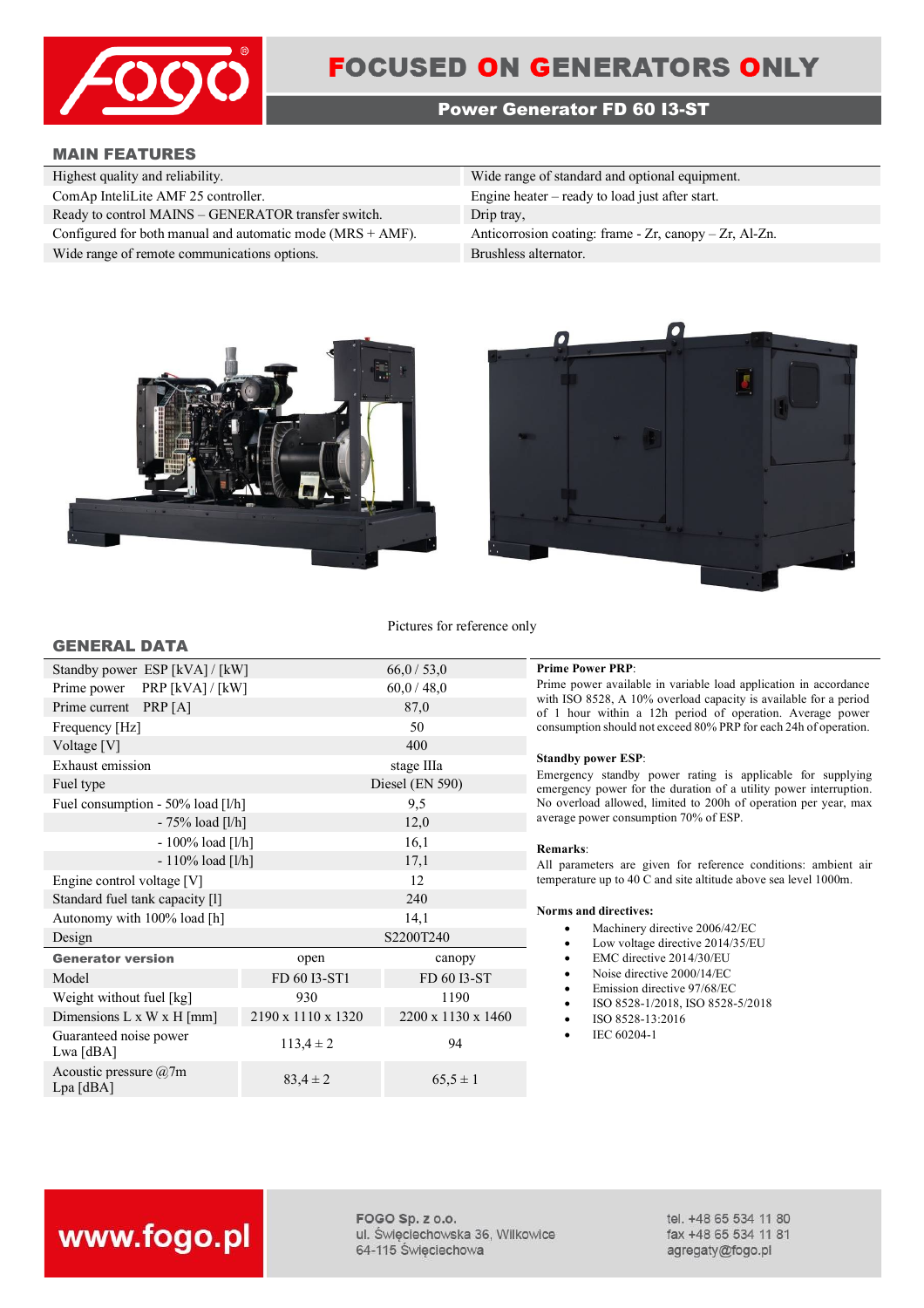

# **Power Generator FD 60 I3-ST**

# **STANDARD CONTROLLER**

| Controller type: ComAp InteliLite AMF 25                                      |
|-------------------------------------------------------------------------------|
| Easy to operate, intuitive graphical interface                                |
| Real time clock with battery supply                                           |
| Stan-by and Prime power applications, AMF function available                  |
| Flexible event based history with up to 350 events                            |
| 3 Phase generator current measurement                                         |
| Generator and Mains phase voltage measurement                                 |
| Active/reactive power measurement                                             |
| Active and reactive energy counter                                            |
| Running hours counter, multipurpose flexible timers                           |
| Battery charging alternator circuit connection                                |
| Comprehensive gen-set protections                                             |
| Wide range of communication capabilities including :                          |
| CAN and USB on board                                                          |
| Internet access using Ethernet, GPRS or 4G module<br>$\overline{\phantom{a}}$ |
| Support for Modbus and SNMP protocols                                         |
| Cloud-based monitoring and control via WebSupervisor                          |

Active SMS or e-mails (module required) Geofencing and tracking via WebSupervisor Operating temperature -20 + 70°C IP65 operator interface protection



# **ENGINE ALTERNATOR**

| <b>Brand</b>                | FPT (Iveco)      | Nominal Voltage [V]                | 400               |
|-----------------------------|------------------|------------------------------------|-------------------|
| Type                        | NEF45SM1F        | Nominal power factor (cos phi)     | 0,8               |
| Made in                     | Italy            | Ambient temperature, altitude      | 40 °C, 1000m AMSL |
| Engine power [kW]           | 54,5             | Nominal Power [kVA]                | 60,0              |
| Emission standard*          | stage IIIa       | IP protection                      | IP $23$           |
| Rotation per minute [rpm]   | 1500             | No of bearing                      | single bearing    |
| Engine governor             | mechanical       | Coupling                           | direct            |
| Governor class**            | G <sub>2</sub>   | Technology                         | brushless         |
| Displacement [1]            | 4,5              | Short circuit maintaining capacity | 270\% 10s         |
| No of cylinder              | 4                | Efficiency [%]                     | 89,9              |
| Fuel system                 | direct injection | Insulation class                   | H                 |
| Electrical system [V]       | 12               | Total harmonic content THD [%]     | $\leq$            |
| Cooling system capacity [1] | 18,5             | Reactance Xd'' [%]                 | 7,3               |
| Oil pan capacity [1]        | 12,8             | Voltage regulator type             | DVR, digital      |
| Fuel type                   | Diesel (EN 590)  | Voltage measurement                | 3 phase           |
|                             |                  | Voltage accuracy [%]               | $+/- 0.25$        |
|                             |                  | AVR supply system                  | auxiliary winding |

\* According directive 97/68/WE non road mobile machinery engine emission.<br>\*\* According PN-ISO 8528-5/2018

**\*\*** According PN-ISO 8528-5/2018



FOGO Sp. z o.o. ul. Święciechowska 36, Wilkowice 64-115 Święciechowa

tel. +48 65 534 11 80 fax +48 65 534 11 81 agregaty@fogo.pl

AVR supply optional PMG Made in EU